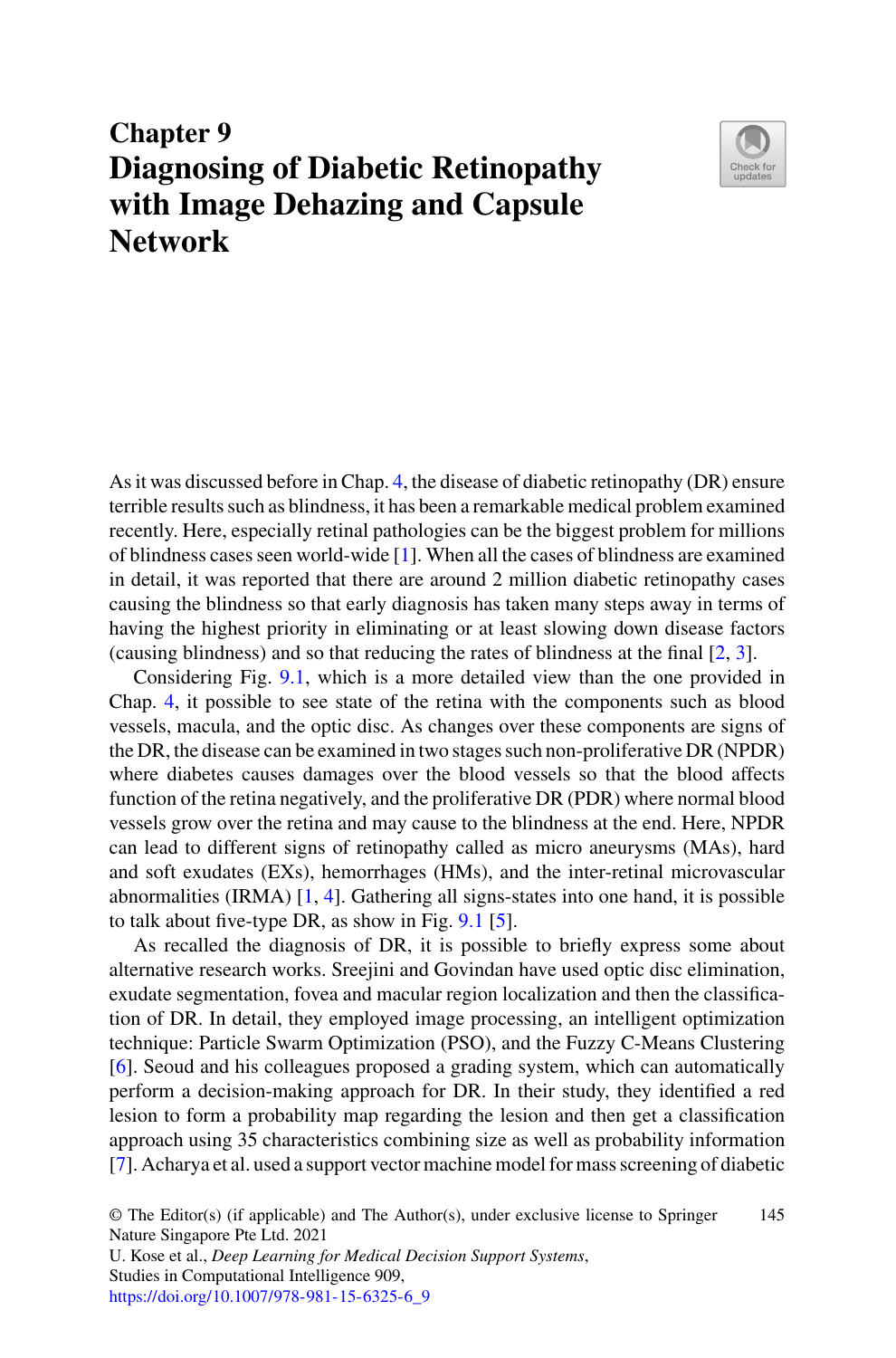

<span id="page-1-0"></span>**Fig. 9.1** Eye retina states in the context of DR: **a** Normal—**b** Mild NPDR—**c** Moderate NPDR **d** Severe NPDR—**e** Prolific DR—**f** Macular edema [\[5\]](#page-8-4)

retinopathy, which was done automatically via tissue properties [\[8\]](#page-8-7). In another study, Safitri and Juniati ensured an early detection of micro aneurysms (MA) by removing candidate sites for MAs within the retinal image, and then classifying the related regions with a hybrid approach including Gaussian mixing model and a model of support vector machine [\[9\]](#page-8-8). Savarkar and colleagues proposed a method of detecting MAs by analyzing density values along discrete segments of different directions centered in the candidate pixel. In this method, the peak values were determined first and then the feature set was determined and classified [\[10\]](#page-8-9). Finally, Akremetal et al. have a research of diagnosing DR, done with the fractal analysis, and the *k*-nearest neighbor (kNN) techniques [\[11\]](#page-8-10).

In this chapter, the diagnosis of DR was solved that time with the Capsule Network, which is called also as CapsNet briefly. CapsNet is actually an improved version of the convolutional neural networks (CNN), which is a widely used deep learning technique, as employing important advantages of the deep learning [\[12\]](#page-8-11). In addition to the solution in Chap. 4, Deperlioglu and Kose used before a practical image processing method to improve retinal fundus images including HSV, V transformation algorithm and histogram equalization techniques for better classifying the images (diagnosis) with the CNN [\[13\]](#page-8-12). An alternative work with the CNN was also done in [\[14\]](#page-9-0), by employing histogram equalization (HE) as well as the contrast limited adaptive histogram equalization (CLAHE) for providing better data for the CNN. Also, there is another alternative use of CNN and development of a diagnosis/decision support system with no user input, as done by Pratt et al. in [\[15\]](#page-9-1). Here, the question of if CapsNet can improve the results more against especially CNN was tried to be answered with also alternative use of image processing with a simple technique of image dehazing accordingly.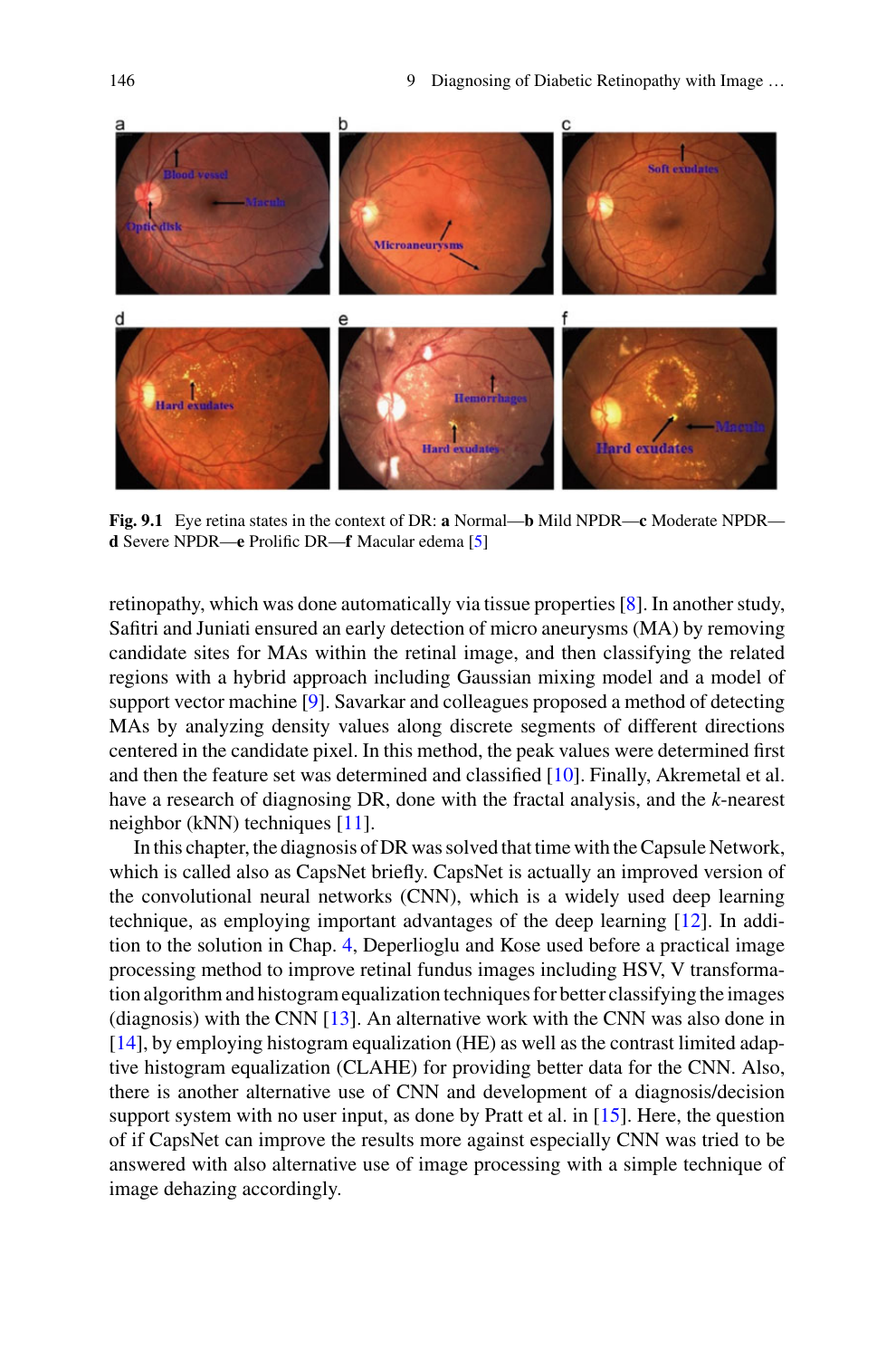## **9.1 Materials and Method**

In the study, the diagnosis of the DR was done with two-step approach including image processing and then classification with the CapsNet. For the training/tests, the Kaggle Diabetic Retinopathy Detection database was chosen as the target data in the study. The related stages in detail for the DR diagnosis are represented in Fig. [9.2.](#page-2-0)

#### *9.1.1 Kaggle Diabetic Retinopathy Database for Diagnosis*

The database of DR provided in the Kaggle platform is briefly a public set including over 80,000 colorful fundus images [\[16\]](#page-9-2). The first data set consisted of 88,702 colorful fundus images gathered from a total of 44,351 patients. Images were collected from several primary found centers in California and elsewhere with various digital fundus cameras. As all files in jpeg format, the definitions are respectively 433  $\times$  289 pixels to 5184  $\times$  3456 pixels (as the median definition: 3888  $\times$  2592 pixels), and the related images were uploaded to the EyePACS, which is a DR screening platform [\[17\]](#page-9-3). For each eye, the severity of DR was rated by an expert on the ETDRS [\[18\]](#page-9-4) scale. These are respectively 'absence-of DR', 'mild non-proliferative DR (NPDR)', 'moderate NPDR', 'severe NPDR' and 'proliferative DR (PDR) [\[19\]](#page-9-5).



<span id="page-2-0"></span>**Fig. 9.2** The stages in detail for the diagnosis of the diabetic retinopathy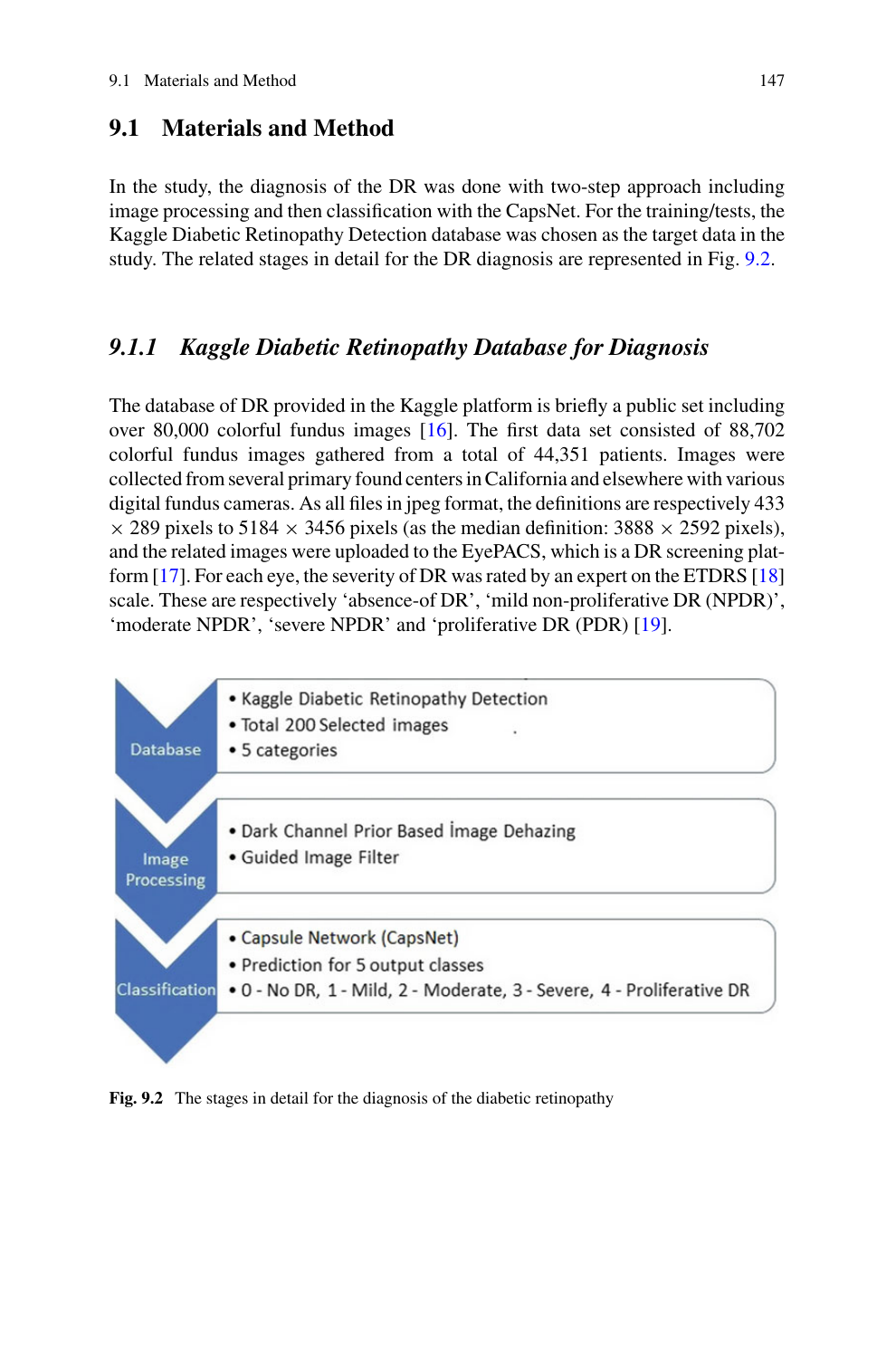## *9.1.2 Image Processing*

In this study, a simple and fast image enhancement method was used which gives close performance to mixed methods. This method consists of dark-channel prior based image dehazing, and also image guided filter.

The dark-channel prior based is a type of statistic for outdoors-free images image dehazing. It uses the approach of an important observation/most local patches on outdoor airless images include some pixels with a very low density in at least onecolor channel. Just before, running that in the haze imaging model, the thickness of the haze and also obtaining of a high-quality haze-free image are possible to be directly predicted. The dark-channel prior here is just a simple but powerful enough prior, in order to be used for removal of single image haze. As a result of combining the haze imaging model with the prior, the removal of single image haze becomes more effective and in an easier form [\[20\]](#page-9-6).

After dehazing, a guided filter is used for smoothing the colors and sharping the edges. The guided filter formed as from a local linear model ensures calculation of the filtering output, thanks to the contents of a grid image, which may be the input image itself or another different image. Here, it is possible to use the guided filter as an edge protector straightening operator, such as the popular bilateral filter, but has better behavior as close to the related edges. The guided filter can also transfer the structures of the orientation image to the filtering output so that it enables new filtering applications such as guided feathering and the dehazing [\[21\]](#page-9-7).

# *9.1.3 Classification*

The classification approach for diagnosing DR in this study was done with the Capsule Network (CapsNet), which is an effective, recent deep learning techniques. The CapsNet has been applied over the related Kaggle database accordingly, after the image processing phase.

CapsNet is a recent deep learning architecture employing capsules, which are groups of artificial neurons as the data processing components. CapsNet has been developed as a solution for the problem of discarding some information (i.e. position and the pose of the target object) because of the data routing process seen in convolutional neural networks (CNN). In a typical CapsNet, each capsule can determine a single component within the target object, and eventually, all capsules form the whole structure of the object collaboratively [\[22](#page-9-8)[–24\]](#page-9-9). As a typical improvement of the CNN, CapsNet models include multi-layers. Figure [9.3](#page-4-0) represents a typical structure of the CapsNet [\[25\]](#page-9-10).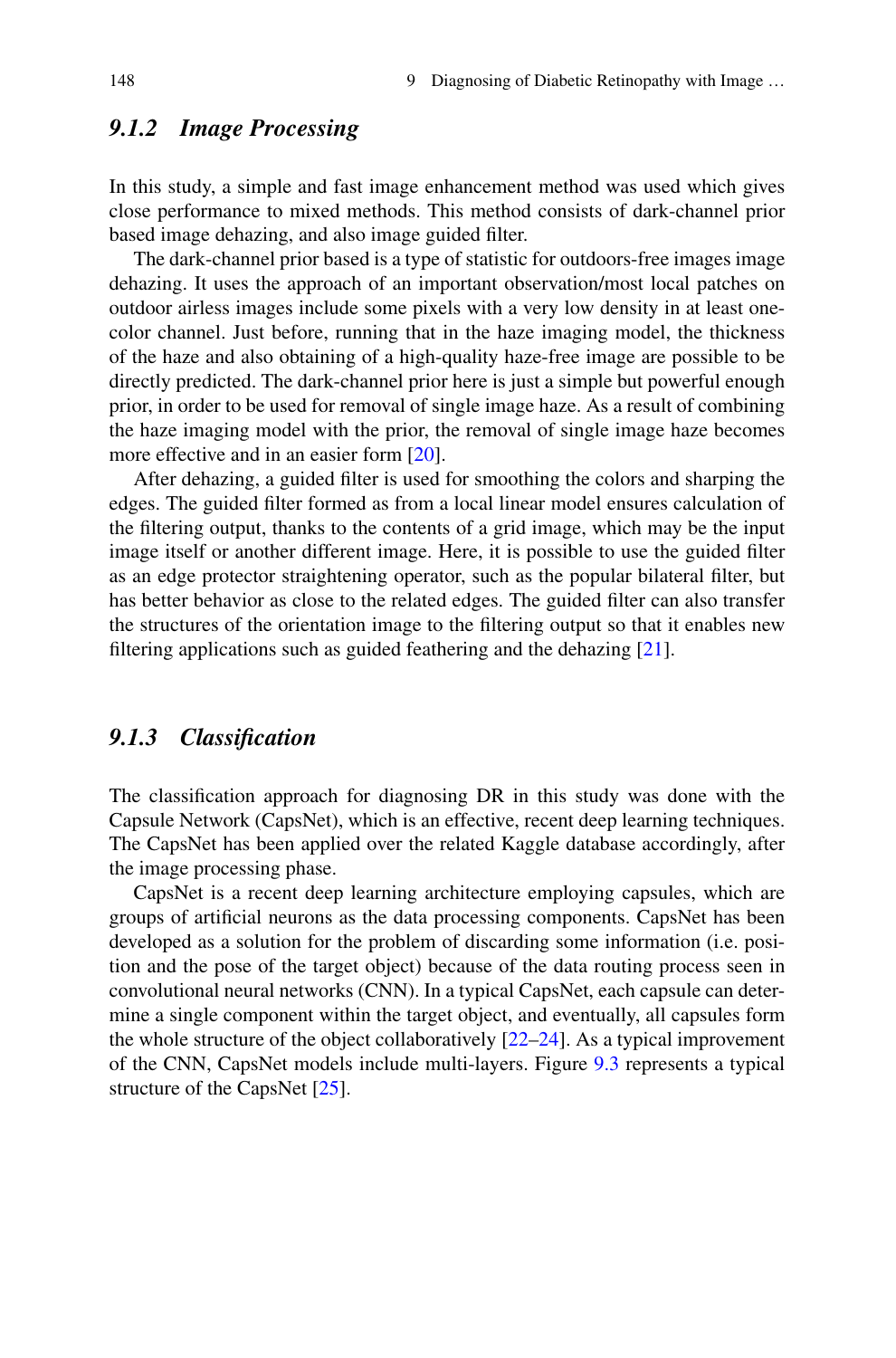

<span id="page-4-0"></span>Fig. 9.3 A typical structure of the capsule network (CapsNet) [\[25\]](#page-9-10)

# *9.1.4 Evaluation of the Diagnosis*

As used in different medical applications including especially diagnosis, the following evaluation metrics were used in this study, for evaluating the developed solution [\[26\]](#page-9-11):

$$
Accuracy = (TrP + TrN)/N
$$
 (1)

$$
Sensitivity = TrP/P
$$
 (2)

$$
Specificity = TrN/N
$$
 (3)

$$
Precision = TrP/(TrP + FrP)
$$
 (4)

$$
Recall = Sensitivity \tag{5}
$$

$$
f_{\text{--score}} = 2 * [(Precision * Recall)/(Precision + Recall)] \tag{6}
$$

$$
gmean = sqrt(Sensitivity * Specificity)
$$
 (7)

In the context of the related equations, TrP and FrP mean respectively as the total number of true positive, and the total number of false positive regarding the performed diagnosis. Additionally, TrN and FrN correspond to the total number of true negative, and the total number of false negatives seen within the diagnosis N is for the total number of the data/samples, as meaning also sum of positives (P), and negatives (N). For a specific classification technique, precision of diagnosing correctly is associated with the ratio of accuracy. On the other hand, the Sensitivity is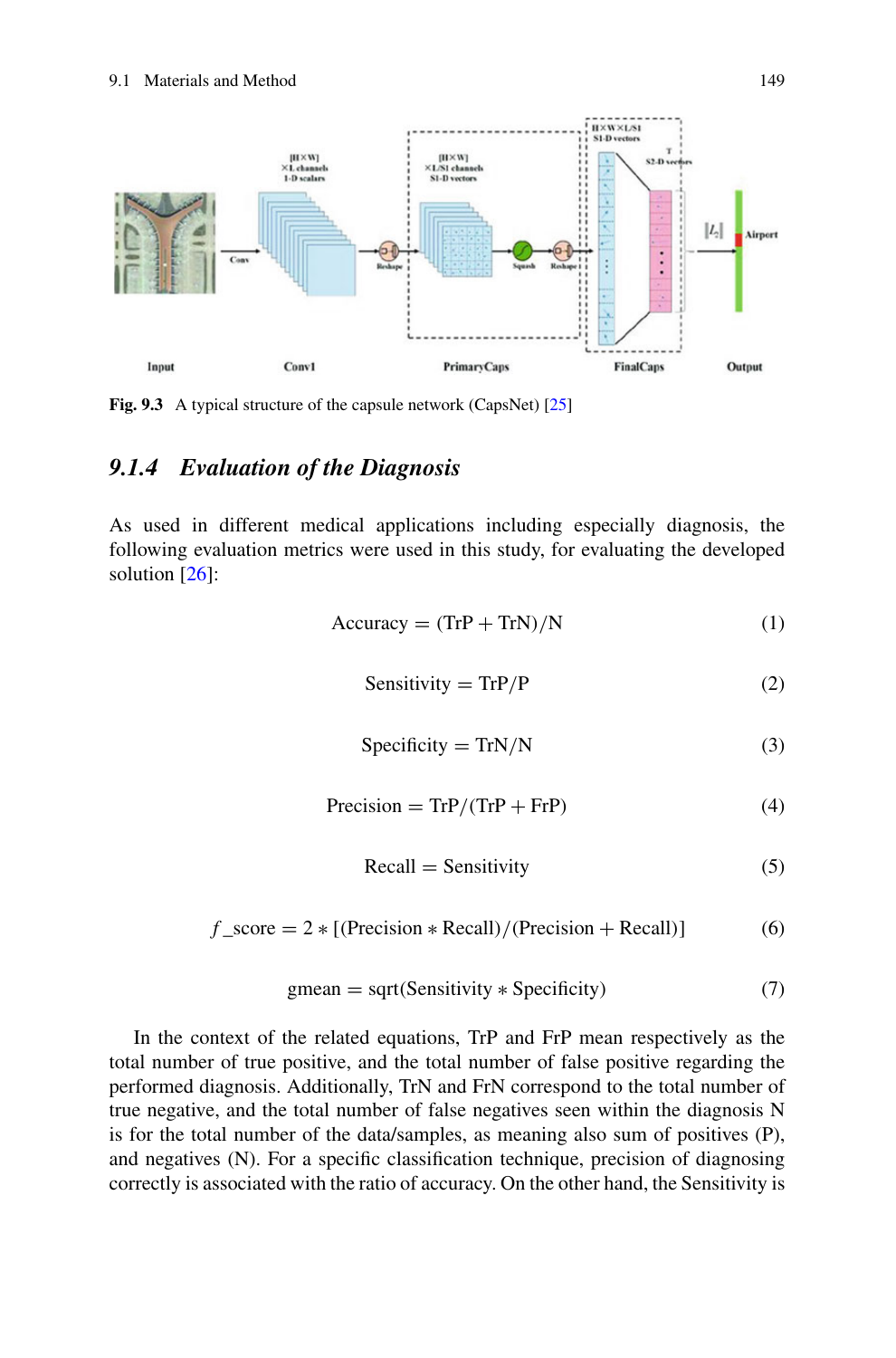for defining the extent to which the classifier defines target class formation correctly, and the Specificity is for the separation capability for target classes [\[27,](#page-9-12) [28\]](#page-9-13).

#### **9.2 Application and Evaluation**

MATLAB r2017a software was used in all image processing and the classification/diagnosis processes. In the study, 200 color fundus digital images in the Kaggle database were used to evaluate the performance of the image processing supporting CapsNet model. At this point, 200 images including 157 no DR (0), 10 mild NPDR (1), 27 moderate NPDR (2), 4 severe NPDR (3), and 2 proliferative DR (PDR) (4) were selected and used accordingly. Consequently, the output classes of the classification are five such as 0, 1, 2, 3, and 4.

First, image enhancement to these images was performed. Figure [9.4](#page-5-0) shows the images after the image enhancement steps for 46\_left.jpeg. In the image processing studies, entropy value and mean value were examined in order to evaluate the obtained results. For example, for the "46\_left.jpeg" image, the entropy value of the original image measured is 2.2036. The Entropy value of the improved image increased to 2.6634. Similarly, the mean value regarding the original image is 204.2431. The mean value of the improved image has increased to 209.6221. Since higher entropy and mean values mean better visualization, there is improvement in images.

In order to better understand the improvements in the image, only original images and improved images are shown in Fig. [9.5.](#page-6-0)

In the context of the DR diagnosis process, the obtained colorful fundus images were classified by the CapsNet model. In order to design a model for diagnosing the DR, the CapsNet here consisted of 5 layers at total. These layers are respectively image input layer (with parameters of [195 322 3]), convolutional layer (3  $\times$  3  $\times$ 256), primary caps  $(3 \times 3 \times (1 \times 256))$ , fundus caps  $((7 \times 7) \times 256)$ , and the output layer (classification layer).

In the classification/diagnosis, 200 images from the Kaggle database were used while 80% of these images were for training, and the remaining 20% was for the test. For randomly selected training and test data, the classification process was repeated 20 times. The obtained findings in terms of the lowest-average-highest values for the performance evaluation metrics are given in Table [9.1.](#page-6-1)



<span id="page-5-0"></span>Fig. 9.4 The images after the image processing steps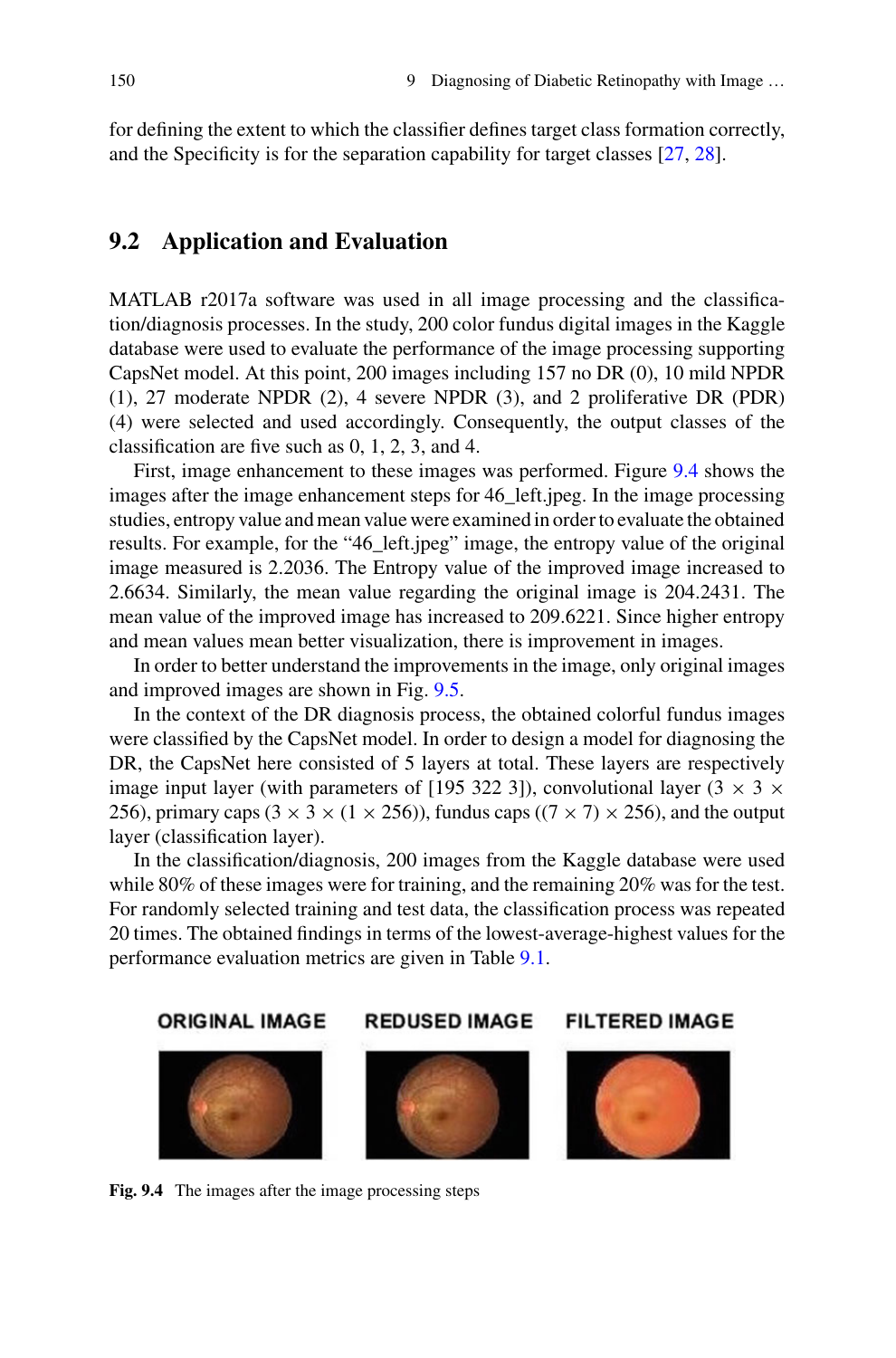



**ENHANCEMENT IMAGE** 

 $(a)$  49\_right.jpg



 $(b)$  58\_right.jpg

<span id="page-6-0"></span>

<span id="page-6-1"></span>**Table 9.1** The lowest, the average and the highest values of performance metrics

| Criteria       | Lowest | Average | Highest |
|----------------|--------|---------|---------|
| Accuracy       | 0.9225 | 0.9484  | 0.9650  |
| Sensitivity    | 0.8150 | 0.8468  | 0.8800  |
| Specificity    | 0.9650 | 0.9823  | 0.9833  |
| Precision      | 0.8950 | 0.8468  | 0.8800  |
| Recall         | 0.8150 | 0.8468  | 0.8800  |
| <b>F-score</b> | 0.8150 | 0.8468  | 0.8800  |
| gmean          | 0.8143 | 0.8287  | 0.8406  |

As it is seen from the obtained findings the combination of the image dehazing and the CapsNet model has high values in terms of different evaluation metrics. That can be indicated that the diagnosis solution has a very high sampling, selection and estimation ability.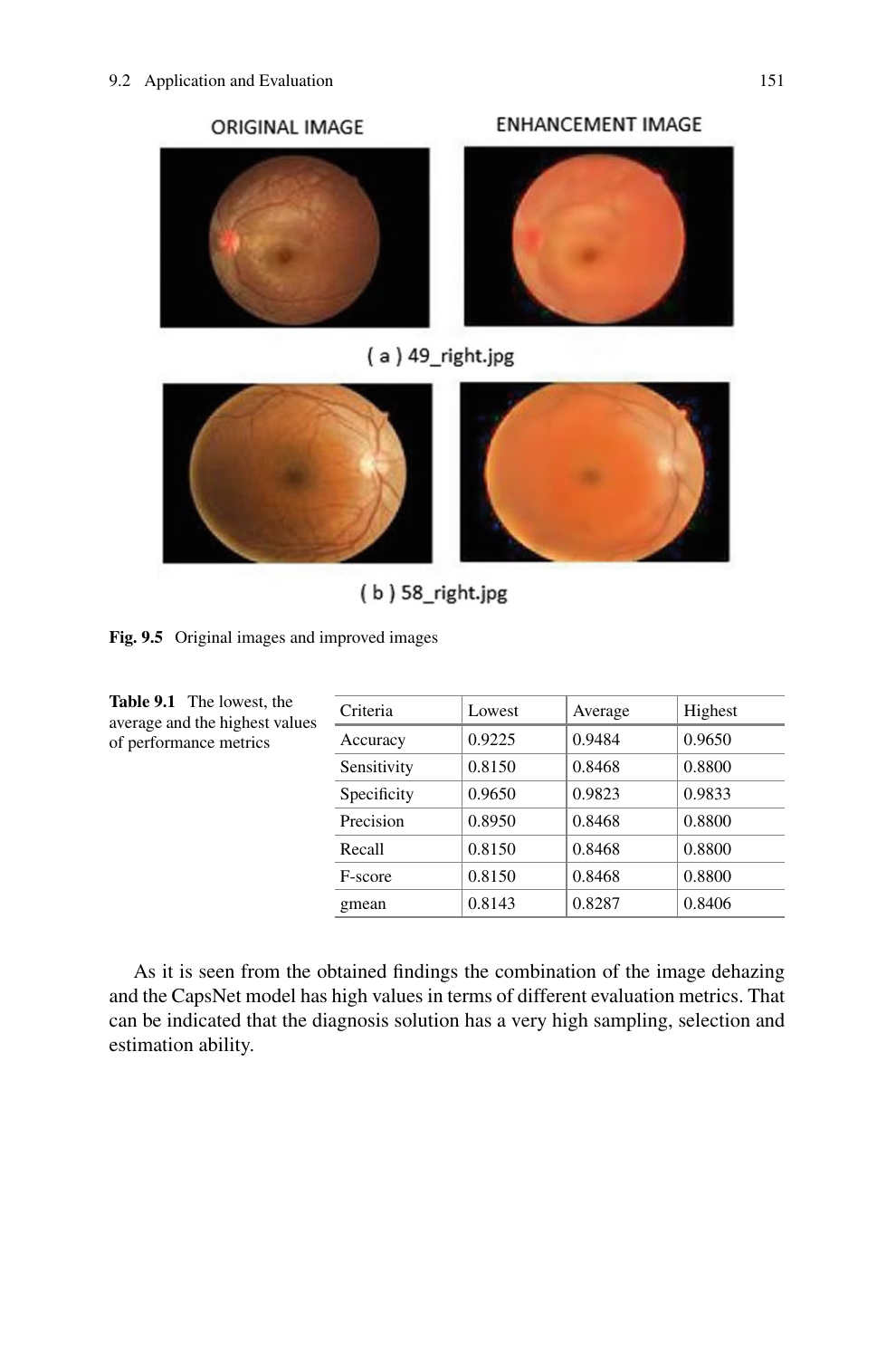#### **9.3 Results**

In this chapter, it is aimed to explain an easy method instead of creating DR diagnostic methods by not using different heavy-detailed image processing methods and artificial intelligence techniques. In this context, easy diagnosis of diabetic retinopathy by defogging of the fundus image using a dark canal priority method and classification using capsule networks (CapsNet) have been proposed. In order to test the performance of the proposed method, an application was created with Kaggle Diabetic Retinopathy diagnosis database. After image processing, a classification study was performed with a CapsNet model. A total of 20 trials were performed and the average values of the criteria used in performance evaluation were taken. Obtained results show that the developed model a very high sampling, selection and estimation ability. Thus, the proposed method is very effective and efficient in the diagnosis of DR from retinal fundus images. For the future works different image processing method can be added or different variations of the CapsNet can also be implemented.

#### **9.4 Summary**

The humankind has always been dealing with serious disease needing early diagnosis for better treatment results at end. As the diabetic retinopathy (DR) has the potential of causing blindness, the associated literature of artificial intelligence has given a remarkable emphasis for designing diagnosis solutions, which has early diagnosis mechanism. In order to achieve that, image processing and machine/deep learning all have great synergy to develop innovative and robust solutions. As similar, this chapter provided an alternative solution combining image dehazing and the Capsule Network (CapsNet). The solution provided here is just another example of diagnosing DR, as explained before in Chap. 4, too. It can be clearly seen that there are open ways to derive alternative solutions for trying to improve obtained results. The solutions provided in both Chap. 4 and this chapter can also be applied for diagnosis of alternative diseases, which can be diagnosed from image data.

As the chapters past so far provided a general collection of medical decision support rising over diagnosis processes, there are still many more alternative research ways to be done, by considering the wide variety of diseases. Although the humankind desires a disease-free world, that seems impossible because of the chaos in the life and the nature itself. However, the future will be still associated with further developments and alternative solution ideas in the intersection of artificial intelligence and the field of medical. By considering deep learning and the topic of medical decision support systems, the final Chap. 10 is devoted to a general discussion on what kind of future may be shaped thanks to strong relation between deep learning-oriented decision support solutions and the medical.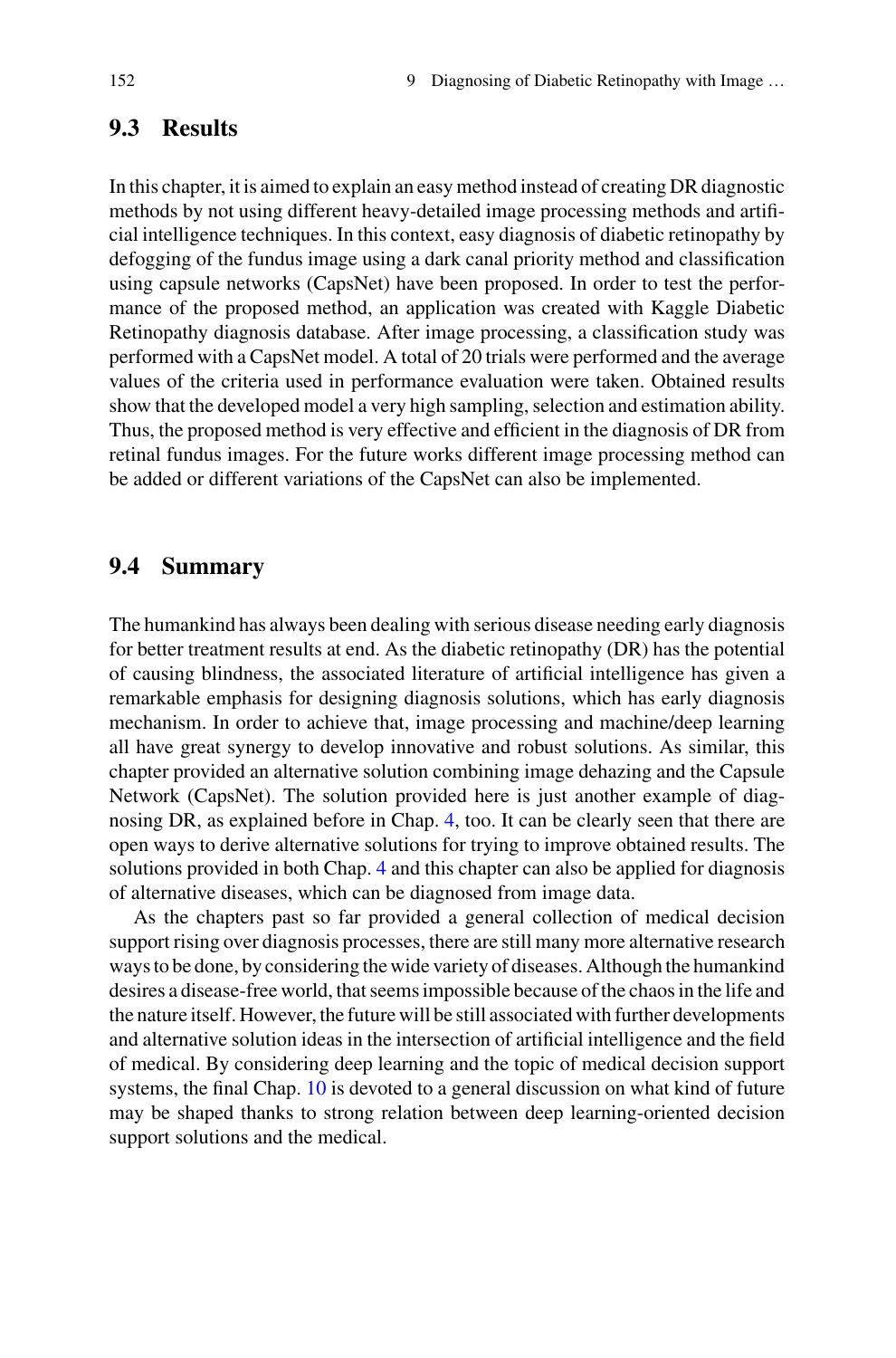### **9.5 Further Learning**

The readers interested in learning more about medical image analysis and the role of image processing techniques in this manner are referred to [\[29](#page-9-14)[–36\]](#page-9-15).

Image processing and deep learning combinations are used in solving many different medical problems. As a very recent collection for understanding some about the current state, the readers can read [\[37–](#page-9-16)[43\]](#page-10-0).

As the world is currently (at the time of finalizing the book) dealing with the pandemic caused by the COVID-19 virus, there are also some recently published works focusing on image-based analyzes for coronavirus/COVID-19 diagnosis. Some of them are [\[44–](#page-10-1)[49\]](#page-10-2).

#### **References**

- <span id="page-8-0"></span>1. M. U. Akram, S. Khalid, S. A. Khan. Identification and classification of microaneurysms for early detection of diabetic retinopathy. Pattern Recognit. **46**(1): 107–116 (2013)
- <span id="page-8-1"></span>2. WHO. (2019). Blindness Causes. Online: [http://www.who.int/blindness/causes/priority.](http://www.who.int/blindness/causes/priority) Retrieved 28 Dec 2019
- <span id="page-8-2"></span>3. G. Quellec et al. Deep image mining for diabetic retinopathy screening. Med. Image Anal. 39: 178–193 (2017)
- <span id="page-8-3"></span>4. U. M. Akram et al. Detection and classification of retinal lesions for grading of diabetic retinopathy. Comput. Biol. Med. 45 (2014): 161–171. F. Chollet. (2015) Keras. Available: [https://keras.io.](https://keras.io) Last accessed 2019/11/30
- <span id="page-8-4"></span>5. M. R. Mookiah, Krishnan et al. Computer-aided diagnosis of diabetic retinopathy: A review. Comput. Biol. Med. **43**(12): 2136–2155
- <span id="page-8-5"></span>6. K.S. Sreejini, V.K. Govindan, Severity grading of DME from retina images: A combination of PSO and FCM with bayes classifier. Int. J. Comput. Applications. **81**(16), 11–17 (2013)
- <span id="page-8-6"></span>7. L. Seoud, J. Chelbi, F. Cheriet, *Automatic Grading of Diabetic Retinopathy on a Public Database*, ed. by X. Chen, M. K. Garvin, J. J. Liu, E. Trusso, Y. Xu. Proceedings of the Ophthalmic Medical Image Analysis Second International Workshop, OMIA 2015, Held in Conjunction with MICCAI. (Munich, Germany, October 9, 2015), pp. 97–104. Available from <https://doi.org/10.17077/omia.1032>
- <span id="page-8-7"></span>8. U. R. Acharya, E. Y. K. Ng, J. H. Tan, An integrated index for the ident. J. Med. Syst. **36**(3): 2011–2020. <https://doi.org/10.1007/s10916-011-9663-8>
- <span id="page-8-8"></span>9. D. W. Safitri, D. Juniati, *Classification of Diabetic Retinopathy Using Fractal Dimension Analysis of Eye Fundus Image*. International Conference on Mathematics: Pure, Applied [and Computation. AIP Conf. Proc. 1867, 020011-1–020011-11;](https://doi.org/10.1063/1.4994414) https://doi.org/10.1063/1.499 4414. (2017)
- <span id="page-8-9"></span>10. S.P. Savarkar, N. Kalkar, S.L. Tade, Diabetic retinopathy using image processing detection, classification and analysis. Int. J. Adv. Comput. Res. **3**(11), 585–588 (2013)
- <span id="page-8-10"></span>11. M.U. Akrametal, S. Khalid, S.A. Khan, Identification and classification of microaneurysms for early detection of diabetic retinopathy. Pattern Recogn. **46**, 107–116 (2013)
- <span id="page-8-11"></span>12. P. Chandrayan, Deep learning: Autoencoders fundamentals and types, https://codeburst.io/ deep-learning-types-and-autoencoders-a40ee6754663. Son erişim 25 Ocak 2018
- <span id="page-8-12"></span>13. O. Deperlioğlu, U. Köse, *Diagnosis of Diabetic Retinopathy by Using Image Processing and Convolutional Neural Network*. 2018 2nd International Symposium on Multidisciplinary Studies and Innovative Technologies (ISMSIT), (IEEE, 2018)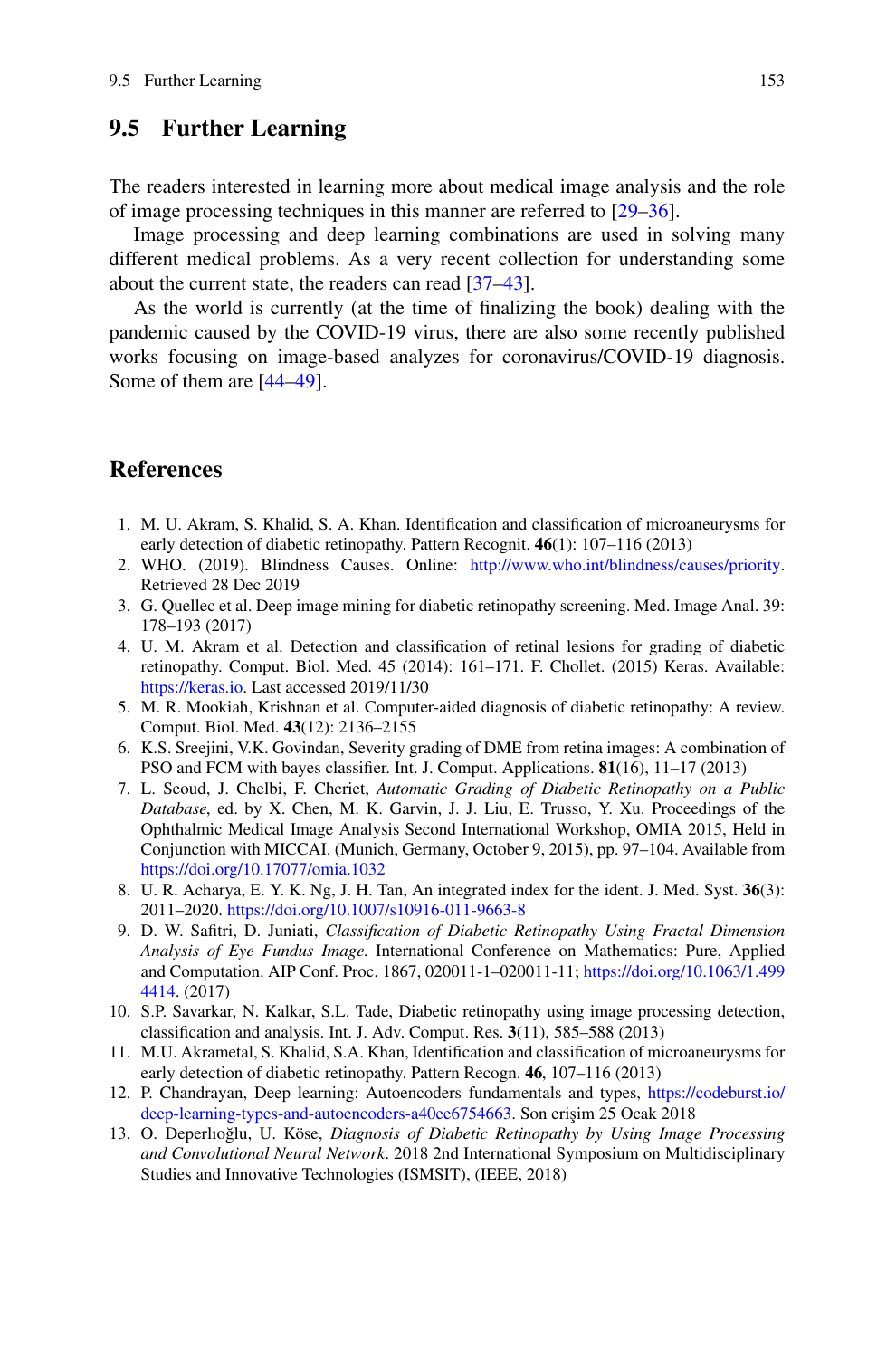- <span id="page-9-0"></span>14. D. J. Hemanth, O. Deperlioglu, U. Kose, An enhanced diabetic retinopathy detection and classification approach using deep convolutional neural network. Neural Comput. Appl. (2019) <https://doi.org/10.1007/s00521-018-03974-0>
- <span id="page-9-1"></span>15. H. Pratt et al. Convolutional neural networks for diabetic retinopathy. Procedia Comput. Sci. 90: 200–205 (2016)
- <span id="page-9-2"></span>16. [Kaggle, Diabetic retinopathy database. Online:](https://www.kaggle.com/c/diabetic-retinopathy-detection/data) https://www.kaggle.com/c/diabetic-retino pathy-detection/data. Retrieved 12 Feb 2020
- <span id="page-9-3"></span>17. J. Cuadros, G. Bresnick, EyePACS: An adaptable telemedicine system for dia- betic retinopathy screening. J. Diabetes Sci. Technol. **3**(3), 509–516 (2009)
- <span id="page-9-4"></span>18. C. P. Wilkinson, F. L. Ferris, R. E. Klein, P. P. Lee, C. D. Agardh, M. Davis, D. Dills, A. Kampik, R. Pararajasegaram, J. T. Verdaguer, Proposed international clinical diabetic retinopathy and diabetic macular edema disease severity scales. Ophthalmology 110(9): 1677–1682 (2003). [https://doi.org/10.1016/s0161-6420\(03\)00475-5](https://doi.org/10.1016/s0161-6420(03)00475-5)
- <span id="page-9-5"></span>19. G. Quellec et al., Deep Image Min. Diabet. Retin. Screen. Med. Image Anal. **39**, 178–193 (2017)
- <span id="page-9-6"></span>20. K. He, J. Sun, X. Tang, Single image haze removal using dark channel prior. IEEE Trans. Pattern Anal. Mach. Intell. **33**(12), 2341–2353 (2010)
- <span id="page-9-7"></span>21. K. He, J. Sun, X. Tang, *Guided image filtering* (European Conference on Computer Vision, Springer, Berlin, Heidelberg, 2010)
- <span id="page-9-8"></span>22. S. Sabour, N. Frosst, G. E. Hinton, Dynamic routing between capsules. In *Advances in neural information processing systems*, (2017), pp. 3856–3866
- 23. A. Mobiny, H. Van Nguyen, *Fast Capsnet for Lung Cancer Screening*. International Conference on Medical Image Computing and Computer-Assisted Intervention, (Springer, Cham, 2018), pp. 741–749
- <span id="page-9-9"></span>24. H. Chao, L. Dong, Y. Liu, B. Lu, Emotion recognition from multiband EEG signals using CapsNet. Sensors **19**(9), 2212 (2019)
- <span id="page-9-10"></span>25. W. Zhang, P. Tang, L. Zhao, Remote sensing image scene classification using CNN-CapsNet. Remote. Sens. **11**(5), 494 (2019)
- <span id="page-9-11"></span>26. W. Zhang, J. Han, S. Deng, Heart sound classification based on scaled spectrogram and tensor decomposition. Biomed. Signal Process. Control **32**, 20–28 (2017)
- <span id="page-9-12"></span>27. O. Deperlioglu, Classification of phonocardiograms with convolutional neural networks, brain. Broad Res. Artif. Intell. Neurosci. **9**(2), 22–33 (2018)
- <span id="page-9-13"></span>28. D.J. Hemanth, O. Deperlioglu, U. Kose, An enhanced diabetic retinopathy detection and classification approach using deep convolutional neural network. Neural Comput. Appl. (2019). <https://doi.org/10.1007/s00521-018-03974-0>
- <span id="page-9-14"></span>29. J.S. Duncan, N. Ayache, Medical image analysis: Progress over two decades and the challenges ahead. IEEE Trans. Pattern Anal. Mach. Intell. **22**(1), 85–106 (2000)
- 30. A. P. Dhawan, *Medical Image Analysis*, vol. 31, (Wiley, 2011)
- 31. A. Criminisi, J. Shotton, (eds.), *Decision Forests for Computer Vision and Medical Image Analysis*, (Springer Science & Business Media)
- 32. M. J. McAuliffe, F. M. Lalonde, D. McGarry, W. Gandler, K. Csaky, B. L. Trus, *Medical Image Processing, Analysis and Visualization in Clinical Research*. Proceedings 14th IEEE Symposium on Computer-Based Medical Systems (CBMS), (IEEE, 2001), pp. 381–386
- 33. J. L. Semmlow, B. Griffel, *Biosignal and Medical Image Processing*, (CRC press, 2014)
- 34. K. M. Martensen, *Radiographic Image Analysis-E-Book*, (Elsevier Health Sciences, 2013)
- 35. R. M. Rangayyan, *Biomedical Image Analysis*. (CRC press, 2004)
- <span id="page-9-15"></span>36. I. Bankman (ed.), *Handbook of Medical Image Processing and Analysis*, (Elsevier, 2008)
- <span id="page-9-16"></span>37. J.R. Hagerty, R.J. Stanley, H.A. Almubarak, N. Lama, R. Kasmi, P. Guo, W.V. Stoecker, Deep learning and handcrafted method fusion: Higher diagnostic accuracy for melanoma dermoscopy images. IEEE J. Biomed. Health Inform. **23**(4), 1385–1391 (2019)
- 38. Y. Gurovich, Y. Hanani, O. Bar, G. Nadav, N. Fleischer, D. Gelbman, L.M. Bird, Identifying facial phenotypes of genetic disorders using deep learning. Nat. Med. **25**(1), 60–64 (2019)
- 39. K. K. Wong, G. Fortino, D. Abbott, Deep learning-based cardiovascular image diagnosis: A promising challenge. *Future Generation Computer Systems*, (2019)